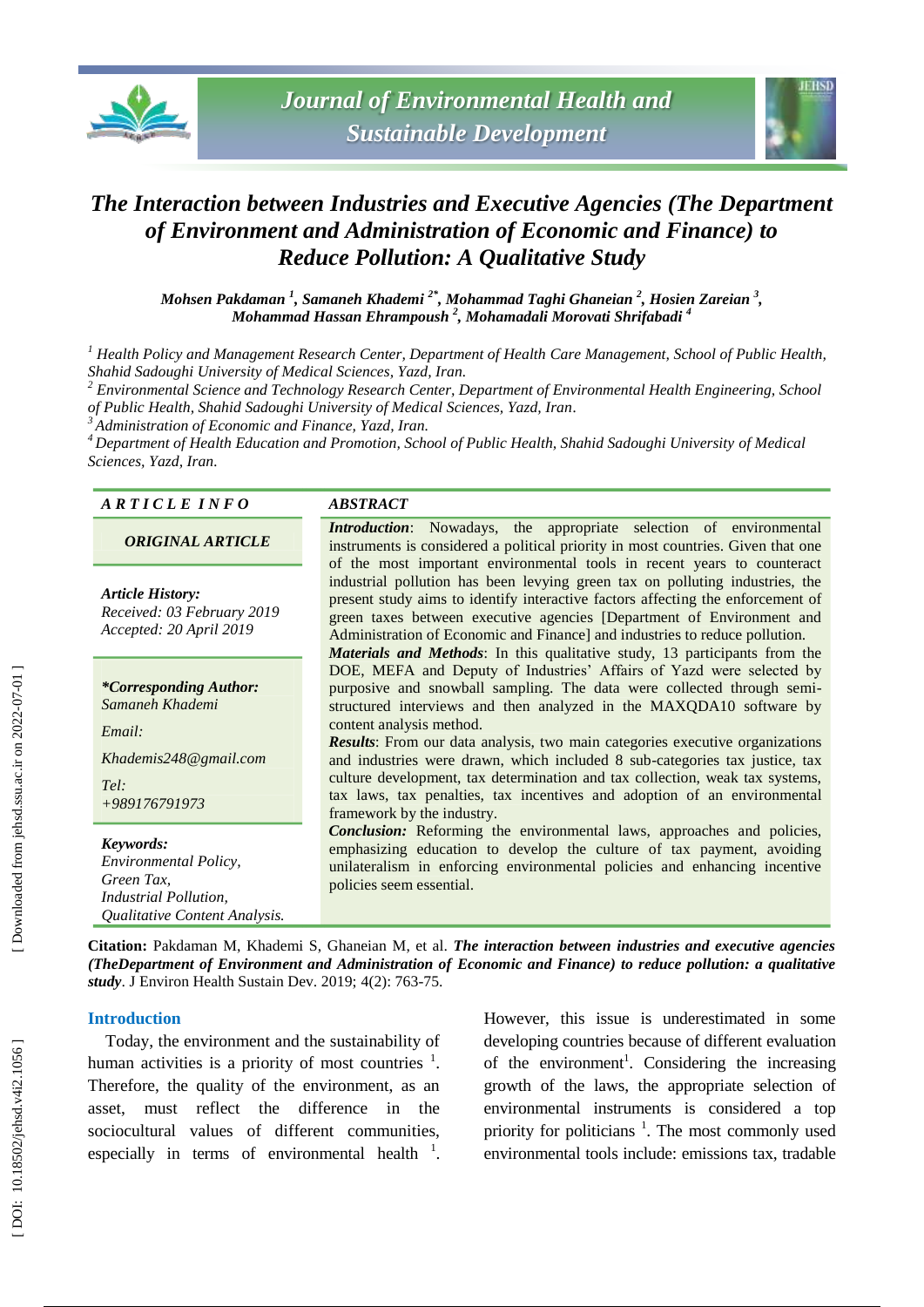emissions allowance, technology mandates, and subsidies for pollution abatement  $2$ . With regards to the economists' focus on the criteria for competitive assessment and productivity, as well as the difficulty of evaluating all -round effects, it is difficult to choose the appropriate political instrument and weight it (2A basic tenet in elementary textbooks is the "Pigouvian" principle that pollution should be priced at marginal external cost<sup>2</sup>. These taxes, which are the basis of effective and executive pollution control, have been effective in reducing emissions over the last few decades <sup>3</sup>. According to politicians, the tax system is a powerful device for changing behavior, so that without government intervention, there will be no incentive to compensate for the damage to the environment<sup>3</sup>. Therefore, this principle usually indicates that the emissions taxes are superior to alternative instruments 2 . While Pigouvian perspective is still drawing attention, recent research shows that for some reason, such as the problem with access to information, organizational constraints, technology spillovers, and fiscal interactions, the use of this instrument is not consistently reliable, and a more complex set of considerations is required that sometimes justify using instruments other than emissions taxes  $2$ . Although it is strongly recommended by economists to levy such taxes, its success will be politically difficult because of the opposition of the people and the industry  $4$ . The tax on carbon in France (2010), the road tax in Edinburgh (2005), the tax on fossil fuels in Switzerland (2000), the United Kingdom's fuel tax (2000), and the US energy tax (1993) are some of the unsuccessful examples 4 . Kallbekken Steffen, in a research to identify effective factors on support of environmental policies (2011), found that supporting environmental tax was optimally associated with prediction of its consequences on people 4 . Calvi Wan investigated the political factors that have an impact on the level of public support of environmental policies, and found the political trust of the people in the government, the fair method and fair distribution of costs the people should pay, the type of authorities' dependence on political parties, the process of participation in the implementation of

policies and political priorities of countries as influential factors in the development of policies<sup>5</sup>. In one study, Roberta Arbolino, using data from 15 European countries on the Environmental Performance Index (EPI), concluded that economic factors play an important role in the development and dissemination of environmental policies <sup>1</sup>. Although recent resources provide useful information for supporting environmental policies, no comprehensive study of political determinants has yet been undertaken to increase the acceptability and popular support for environmental policy<sup>5</sup>. Given that studies in Iran confirm the necessity of levying such taxes on polluting activities as well as the efficiency and effectiveness of this policy and the ineffectiveness of current policies, politicians' inclination to implement this policy has increased <sup>6</sup> <sup>12</sup>. Therefore, considering that there is still no comprehensive study on the factors affecting the implementation of this environmental policy in Iran, it is essential for policymakers to understand what is central to support of political tools for policymakers 5 . Considering the importance of interaction between industries and executive and regulatory agencies in implementing environmental policies, the main objective of the present study is to identify the factors affecting the interaction between industries and executive agencies in implementing green taxes to reduce pollution in Yazd.

#### **Materials and Methods**

The present study is a qualitative study using content analysis. The purpose of content analysis is the subjective interpretation of textual data through systematic classification processes, encoding and schematization, and designing known patterns <sup>13</sup>.This method allows researchers to interpret the originality and trustworthiness of the data subjectively but scientifically. The objectivity of the results is realized by a systematic encoding process. In fact, this analysis transcends the words or the objective content of the texts, and explicitly reveals the themes or patterns that are explicit or implicit  $14$ . In this research, the interviewees were five experts on environment, four experts from the Tax Administration of Yazd and four experts from

*Jehsd.ssu.ac.ir*

Jehsd.ssu.ac.ir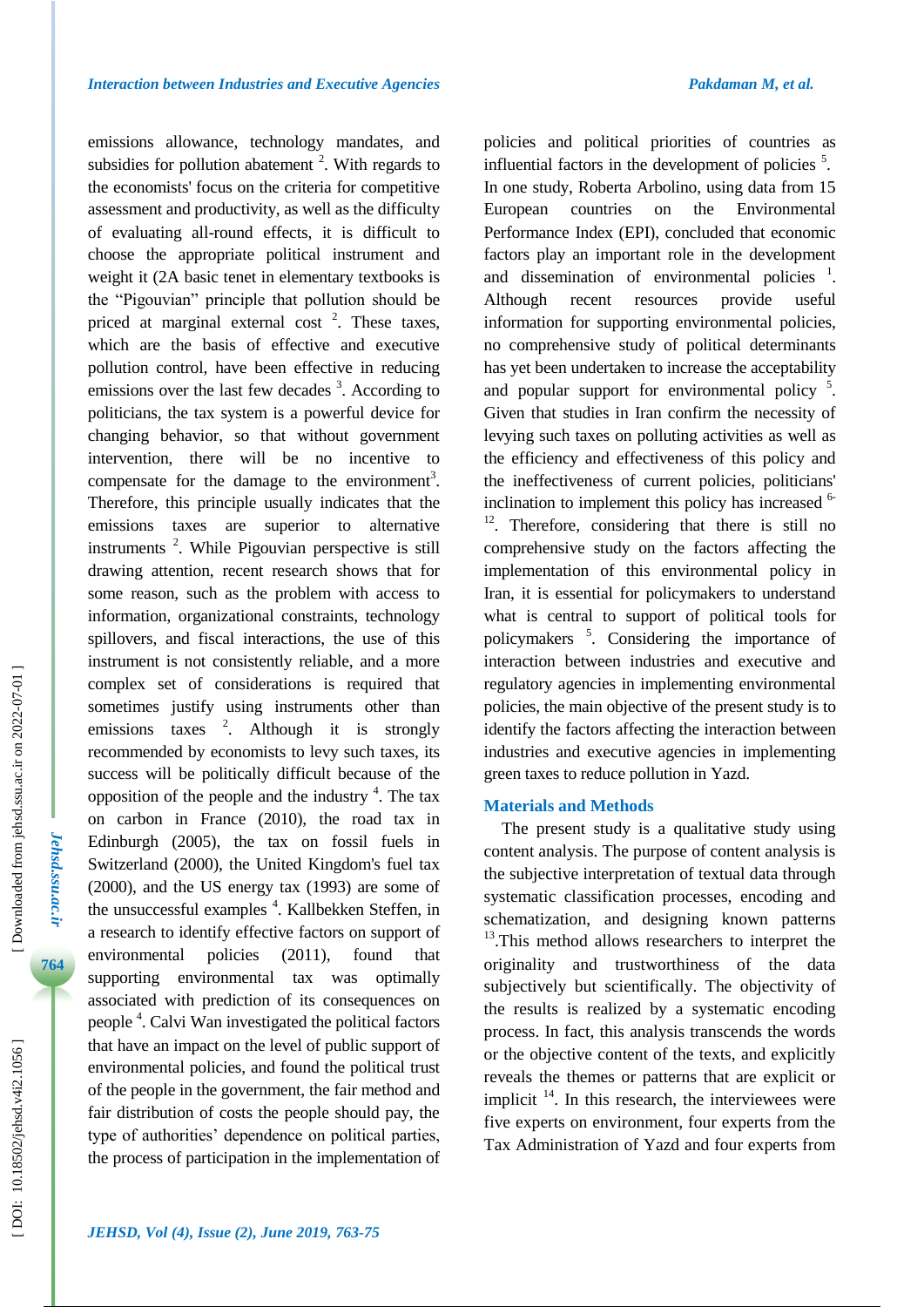the Deputy of Industries' Affairs of Yazd. Samples were selected by purposive and snowball sampling. The criterion for determining the number of samples in this study was achievement of theoretical data saturation. Theoretical saturation occurs when no new information or perspective is obtained from the interviewees  $15$ . First, potential participants of the study were included in the study after they provided oral and then written consent to participate in the study, the procedure and objectives of the study were explained to them, and the informed consent form to record the interview was completed by them. Ethical standards including anonymity, confidentiality of information, being allowed to withdraw from the study whenever they wished and obtaining permission from the School of Public Health of Yazd Shahid Sadoughi University of Medical Sciences were also followed. The location and time of the interviews as well as other processes related to recording their content were determined at the interviewee's convenience. Data were collected through semi -structured interviews. In general, interview questions were related to on how the green tax affects pollution reduction, tax justice, the development of tax culture, the types of tax incentives and penalties for polluting industries, the status of current laws on industrial pollution, and the assessment of the weaknesses and problems of executive agencies in implementing environmental policies and polluting industries. Interviews were conducted individually after scheduling an earlier appointment. The location of the interview was a calm place at the interviewee's convenience and the interview was recorded by an MP3 player .The duration of interviews varied from 40 to 120 minutes. Data analysis was performed using the MAXQDA10 software. The MAXQDA10 software is used to qualitatively analyze data in social sciences and humanities. This software is very useful for students, researchers, professors and research institutes that seek to apply qualitative research methods, such as grounded theory and content analysis. Data were analyzed using content analysis method according to the proposed steps of Graneheim and Lundman.

Based on this method, the following steps were taken: transcribing the interview audio word -by word immediately after each interview, reading the entire transcript several times to obtain a general understanding of its content, dividing the text into semantic units, drawing a summary of semantic units and coding, classifying primary codes into subcategories and categories based on their similarities and differences, and finally drawing the themes as the expression of latent content in the data <sup>16</sup>. The data from each semi-structured interview was the guide for the next interview, and the sampling continued until data saturation was achieved, which was realized after interviewing a total of 13 individuals. The inclusion criteria were having at least bachelor's degree, having sufficient expertise and experience to contribute to the study subject, having appropriate verbal skills to clearly express facts and experiences, and the intrinsic interest in and experience with expressing rich information experiences that would provide a solid picture of the phenomenon under study. In order to determine the accuracy and reliability of the data, the researcher established long -term relationships with study settings, which helped gain the participants' trust and appropriately understand the environment. Maximum variation sampling, appropriate strategy to select samples, assuring participants that the information would be maintained confidential and that they could withdraw from the study whenever they wished were also followed to increase the credibility of the study. To ensure the credibility of the data, after analyzing and coding the interview transcripts by the researcher, the transcripts of some interviews were provided to some of the experts and knowledgeable colleagues to ensure the credibility of data by comparing their coding with the researcher's coding. In fact, the member check was used in such a way that the transcribed and coded content and the related analysis were provided to other members of the research team to achieve consistent coding. In order to provide data transferability, interview questions, codes, categories, and generally, research findings were provided to other knowledgeable individuals and

**7***Jehsd***.***ssu***.***ac***.***i r* **765***Jehsd.ssu.ac.ir*

765

Jehsd.ssu.ac.ir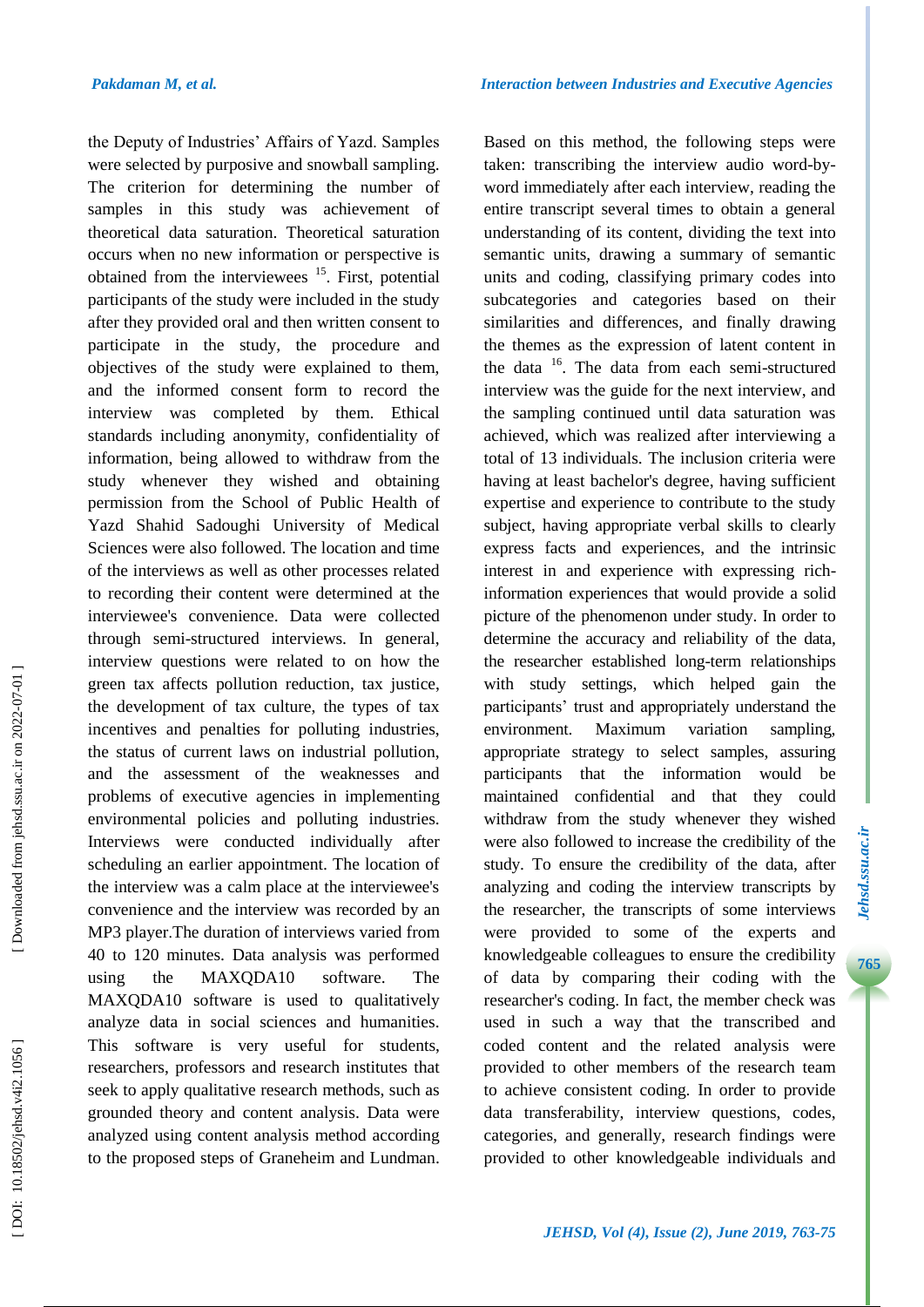respective professionals by the researcher, and their views on the appropriateness of the findings were reviewed. Although the use of purposive sampling method acts as an umbrella, and in terms of the suitability of the participants, the purpose and access to the appropriate information, provides conditions such as random selection in quantitative studies, and thus the transferability of the findings to other cases is achieved. For conformability of data and ensuring the accuracy of drawn codes from the transcripts, the data were verified by participants. To this end, after the interview, data generation and coding, the researcher in person asked the participants about their agreement with his own interpretation of the contents and in this way the participants' evaluation of the transcribed materials was done, and therefore the participants' agreement and confirmation were achieved.

#### **Ethical issues**

This study was conducted with the approval of Shahid Sadoughi University of Medical Sciences and Health Services, Medical Ethics Committee Code: IR.SSU.SPH.REC.1396.78 **.**

#### **Results**

Participants in this study included 13 people, five experts on environment, four experts from the Tax Administration of Yazd and four experts from the Deputy of Industries' Affairs of Yazd. The participants' demographic information is presented in Table 1.

| The position in the respective<br>organization                       | Work<br>experience | Gender | Age | <b>Education level</b> | The respective<br>organization               |  |
|----------------------------------------------------------------------|--------------------|--------|-----|------------------------|----------------------------------------------|--|
| Expert responsible for monitoring                                    | 16                 | Male   | 40  | Master's degree        |                                              |  |
| Head of Department of Labor Affairs                                  | 20                 | Female | 47  | Master's degree        |                                              |  |
| Student of environment                                               | 1                  | Male   | 28  | Master's degree        | The Department<br>of Environmen              |  |
| Assistant Professor, the Environment<br>Department of the University | 23                 | Male   | 50  | <b>PhD</b>             |                                              |  |
| Associate Professor the Environment<br>Department of the University  | 20                 | Male   | 48  | <b>PhD</b>             |                                              |  |
| Auditor                                                              | 5                  | Male   | 33  | Bachelor's degree      | Administration of<br>economic and<br>finance |  |
| Auditor                                                              | 7                  | Male   | 36  | Master's degree        |                                              |  |
| Auditor                                                              | 10                 | Male   | 40  | Master's degree        |                                              |  |
| Chief auditor                                                        | 5                  | Male   | 32  | <b>PhD</b>             |                                              |  |
| HSE expert                                                           | 3                  | Female | 30  | Master's degree        |                                              |  |
| HSE expert                                                           | 3                  | Female | 30  | Master's degree        | The Deputy of                                |  |
| HSE and research and development director                            | 8                  | Male   | 34  | Master's degree        | Industries' Affairs                          |  |
| Environmental unit secretary                                         | 6                  | Male   | 32  | <b>PhD</b>             |                                              |  |

**Table 1 :** Participants' demographic characteristics

After analyzing the data, 1093 primary codes were drawn to be related to interactive factors between the executive organizations of environmental policies ( The Department of Environment and Administration of economic and finance) and polluting industries. By consolidating similar codes, the final number of primary codes decreased to 932. The codes drawn were assigned to eight subcategories according to the number of codes and priority of the focus of the experts. The subcategories consist of tax justice, tax culture

development and tax incentives, tax calculation and collection, tax laws, tax penalties, the adoption of the environmental framework of the industry and the weakness of the tax system, some of the drawn codes in each subcategory are shown in Table 2. Eventually, these subcategories were assigned to two categories and the main theme, namely, the interaction between executive organizations (the Department of Environment and Administration of economic and finance) and industries in reducing pollution, was formed.

*Jehsd.ssu.ac.ir*

Jehsd.ssu.ac.ir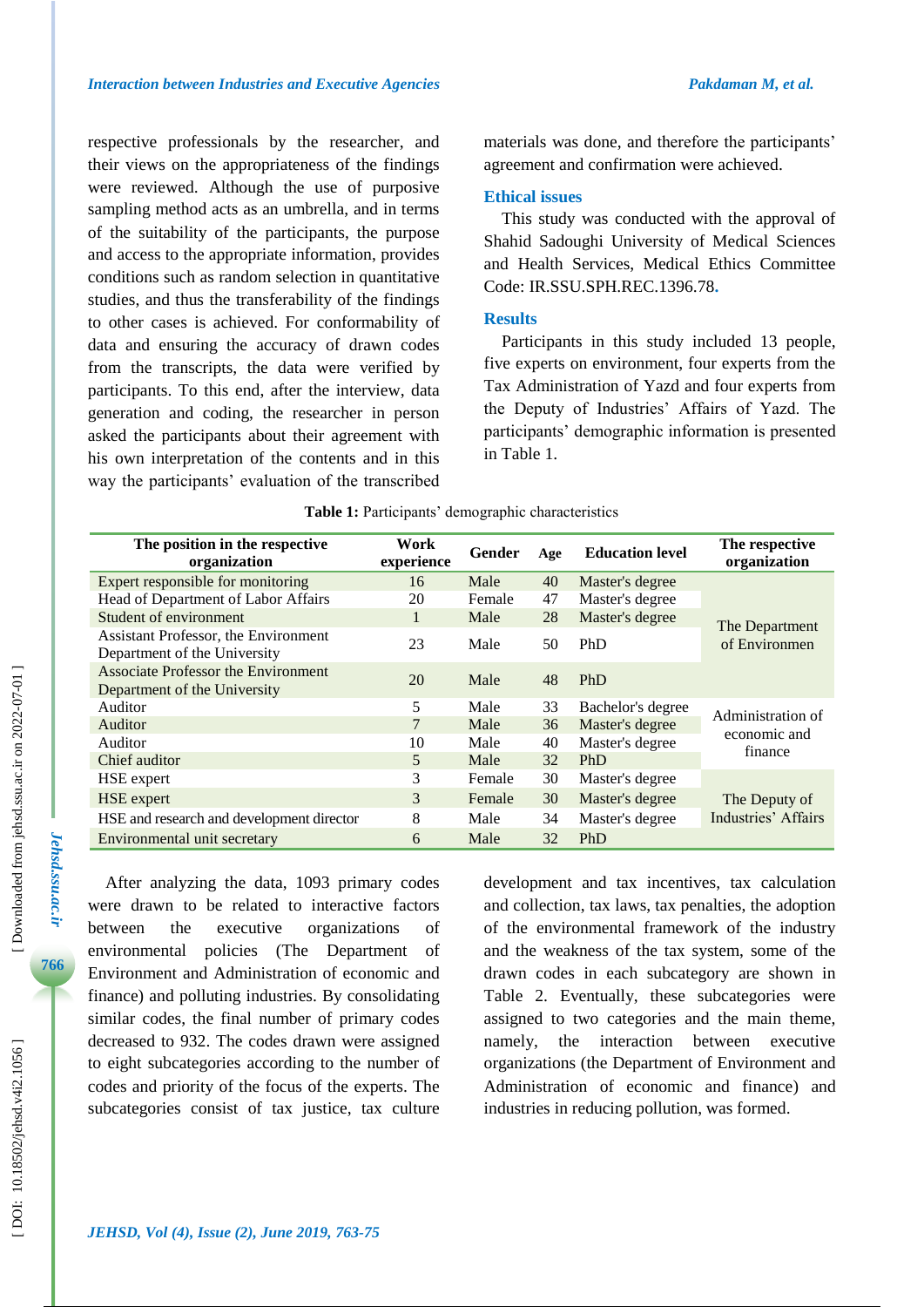| Table 2: Categories, subcategories and codes explaining effective interactive factors between the executive |  |
|-------------------------------------------------------------------------------------------------------------|--|
| organizations of environmental policies and polluting industries                                            |  |

| <b>Drawn</b> codes                                                                                                                                                                                                                                                                                                                                                                                                                                                                                                                                                                                                                                                                                                                                                                                                                                                                                                                                                                                                                                                | <b>Subcategories</b>                                   | <b>Categories</b>                                                                                                                                        | <b>Theme</b>                                                                                                                                                        |
|-------------------------------------------------------------------------------------------------------------------------------------------------------------------------------------------------------------------------------------------------------------------------------------------------------------------------------------------------------------------------------------------------------------------------------------------------------------------------------------------------------------------------------------------------------------------------------------------------------------------------------------------------------------------------------------------------------------------------------------------------------------------------------------------------------------------------------------------------------------------------------------------------------------------------------------------------------------------------------------------------------------------------------------------------------------------|--------------------------------------------------------|----------------------------------------------------------------------------------------------------------------------------------------------------------|---------------------------------------------------------------------------------------------------------------------------------------------------------------------|
| Classification of industries and comparing each industry with<br>their own cohort<br>The necessity of correction of tax amounts proportionately to<br>the amount of damages<br>Implementation of the guidelines based on the type of industry<br>and pollutant in question<br>Establishing a competition between green industries to make<br>attempt to benefit from the enforcement of green taxes<br>The need to determine the standard pollution coefficient for<br>each industry by the Department of Environment<br>The need to pay attention to the effects of plans on stakeholders<br>by the government<br>The need to provide documents by the company to calculate<br>the amount of tax levied on the company<br>Reducing the cost of collecting tolls by means of the Tax<br>Administration's tools<br>The need to create a share for the environment based on the<br>type of industry<br>The necessity of equality of the roles of the Department of<br>Organization and the Ministry of Industry and Mines in the<br>possession of industrial stocks | Tax justice                                            |                                                                                                                                                          | Interaction<br>between the<br>executive                                                                                                                             |
| Reducing pollution by increasing awareness of the effects of<br>green taxes<br>Prioritizing education in the country<br>Increasing the sensitivity and awareness of the people is a<br>factor for the precise activity and pursuit of the environment<br>and industry<br>The need to hold workshops for industries<br>The need to provide services for the people by the government<br>The need for initial transparency in the tax debate<br>The necessity of people's accountability for the enforcement of<br>government regulations<br>Provide a state-of-the-art government service report in the<br>media and virtual networks<br>The need for creation of public participation in the enforcement<br>of laws<br>Importance of NGO's role in pursuing industrial pollution<br>problems                                                                                                                                                                                                                                                                      | Tax culture<br>development                             | The executive<br>organizations of<br>environmental<br>policies (the<br>Department of<br>Environment and<br>Administration of<br>economic and<br>finance) | organizations<br>(the<br>Department<br>of<br>Environment<br>and<br>Administrati<br>on of<br>economic<br>and finance)<br>and<br>industries to<br>reduce<br>pollution |
| Calculating the amount of tax based on regional sensitivity<br>The need to consider the benefits and profits for companies in<br>enforcing laws<br>Performing regional research to assess the operational<br>capability of the project<br>Calculating the pollution taxes by taking into account the need<br>and position of the community<br>Calculating the pollution taxes by taking into account the<br>economic prosperity<br>Calculating the pollution taxes according to the amount of<br>damage<br>Detecting polluting industry based on industry profitability<br>index                                                                                                                                                                                                                                                                                                                                                                                                                                                                                  | The methods<br>of tax<br>calculation<br>and collection |                                                                                                                                                          |                                                                                                                                                                     |

[Downloaded from jehsd.ssu.ac.ir on 2022-07-01]

*JEHSD, Vol (4), Issue (2), June 2019, 763 -75*

**7***Jehsd***.***ssu***.***ac***.***i r* **767***Jehsd.ssu.ac.ir*

 $Jehsd.ssu.ac.it$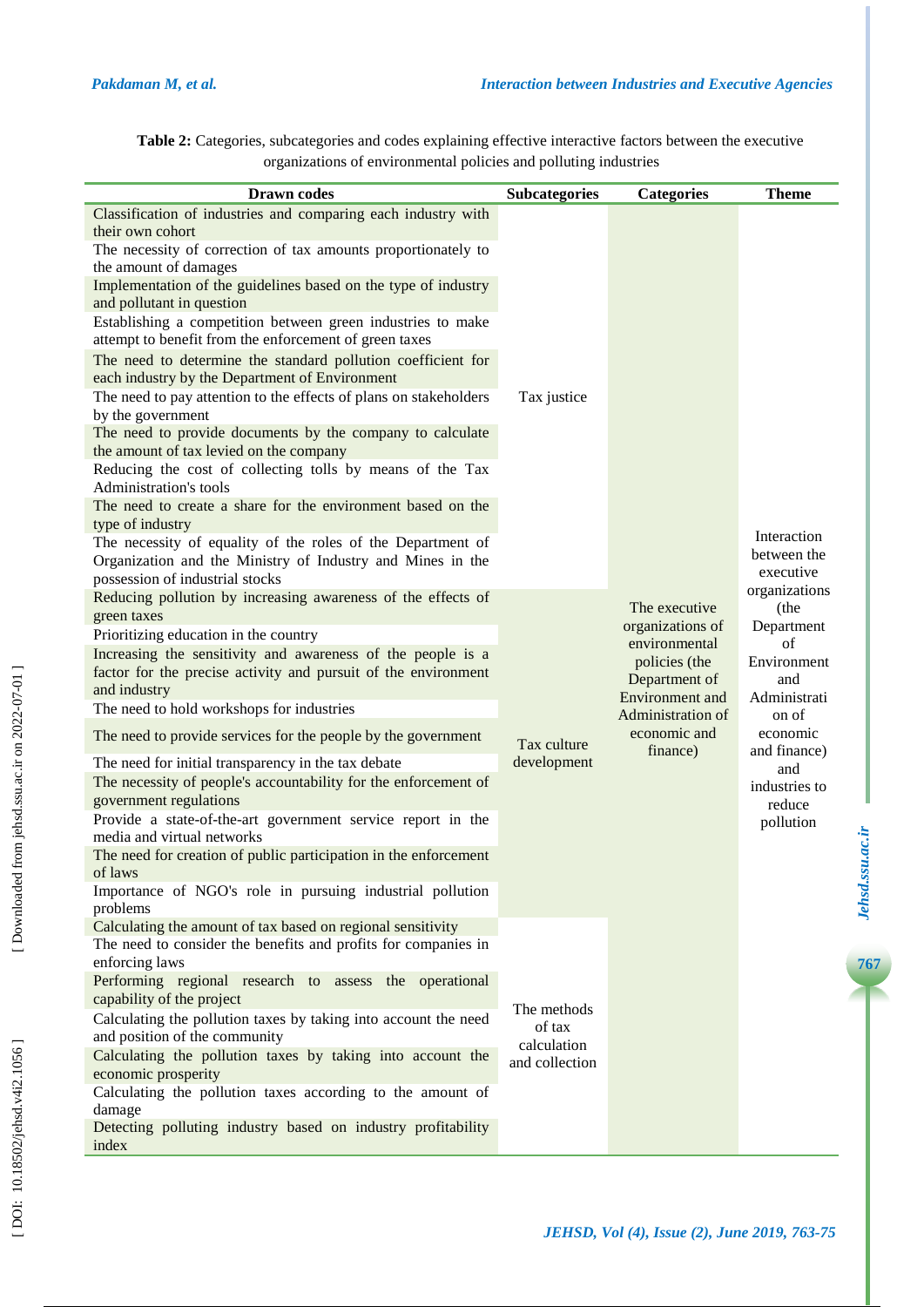| <b>Drawn</b> codes                                                                                           | <b>Subcategories</b> | <b>Categories</b> | <b>Theme</b> |
|--------------------------------------------------------------------------------------------------------------|----------------------|-------------------|--------------|
| Checking the company's documents to calculate the amount of                                                  |                      |                   |              |
| tax                                                                                                          |                      |                   |              |
| Including the company's environmental costs in calculating the                                               |                      |                   |              |
| tax amount                                                                                                   |                      |                   |              |
| Collecting taxes amount based on industry emissions                                                          |                      |                   |              |
| Adjustment of the tax amount to the amount of pollution                                                      |                      |                   |              |
| control capability in the industry                                                                           |                      |                   |              |
| Calculating taxes based on the extent of industry pollution                                                  |                      |                   |              |
| Classification of industries based on the type of environmental                                              |                      |                   |              |
| pollutant                                                                                                    |                      |                   |              |
| Classification of industries according to the polluting region                                               |                      |                   |              |
| The necessity of up-to-date and understandable rules                                                         |                      |                   |              |
| The need to strengthen the environmental organization to                                                     |                      |                   |              |
| enforce the rules                                                                                            |                      |                   |              |
| Avoiding policy change for organizations by individuals                                                      |                      |                   |              |
| The urgency of the existence of executive agencies in the                                                    |                      |                   |              |
| country                                                                                                      |                      |                   |              |
| Codifying tax laws tailored to current conditions                                                            |                      |                   |              |
| The necessity of the correctness of the rules to prevent the                                                 | Tax laws             |                   |              |
| violation of the industries' rights                                                                          |                      |                   |              |
| The necessity of strengthening the tax laws and levying heavy<br>penalties for hiding industries' income     |                      |                   |              |
| Establishing tax exemptions for the environmental activities of                                              |                      |                   |              |
| industry in the law                                                                                          |                      |                   |              |
| Exempting industries to pay taxes in case of non-sales                                                       |                      |                   |              |
| Dividing tasks between organizations based on their expertise                                                |                      |                   |              |
| The need to increase incentive policies to encourage industries                                              |                      |                   |              |
| to reduce pollution                                                                                          |                      |                   |              |
| Providing funding to the industry to carry out environmental                                                 |                      |                   |              |
| initiatives in the industry                                                                                  |                      |                   |              |
| Introducing green industries to special banks for loans                                                      |                      |                   |              |
| Granting loans to industries to buy upgraded systems                                                         |                      |                   |              |
| Government's cooperation with industry to reduce the pressure<br>on industry                                 | Tax incentives       |                   |              |
| Reducing the amount of penalties according to the amount of                                                  |                      |                   |              |
| technology change in the industry                                                                            |                      |                   |              |
| Increasing tax exemptions for development projects                                                           |                      |                   |              |
| Funding industry depreciation cost to change technology                                                      |                      |                   |              |
| Providing affordable facilities to industries to change technology                                           |                      |                   |              |
| Reducing the industry's self-declaration period if it has a                                                  |                      |                   |              |
| favorable situation                                                                                          |                      |                   |              |
| Determine the amount of penalties according to the amount of                                                 |                      |                   |              |
| pollution in each industry                                                                                   |                      |                   |              |
| The need for heavier penalties for more polluting industries<br>Preventing polluting industries from selling |                      |                   |              |
| Payment of penalties in case of lack of implementing                                                         |                      |                   |              |
| government policies                                                                                          |                      |                   |              |
| Increasing the amount of tax in case of increase in the amount                                               |                      |                   |              |
| of damage                                                                                                    | Tax penalties        |                   |              |
| Prohibition of import for polluting industries                                                               |                      |                   |              |
| Limitations on export opportunities of polluting industries                                                  |                      |                   |              |
| Increasing tax if the industry does not reduce pollution                                                     |                      |                   |              |
| The requirement of profitable industries to pay for                                                          |                      |                   |              |
| environmental costs in their own industry                                                                    |                      |                   |              |
| Increasing taxes in case of inadequate industry performance                                                  |                      |                   |              |

*Jehsd.ssu.ac.ir*

Jehsd.ssu.ac.ir

**768**

r. ×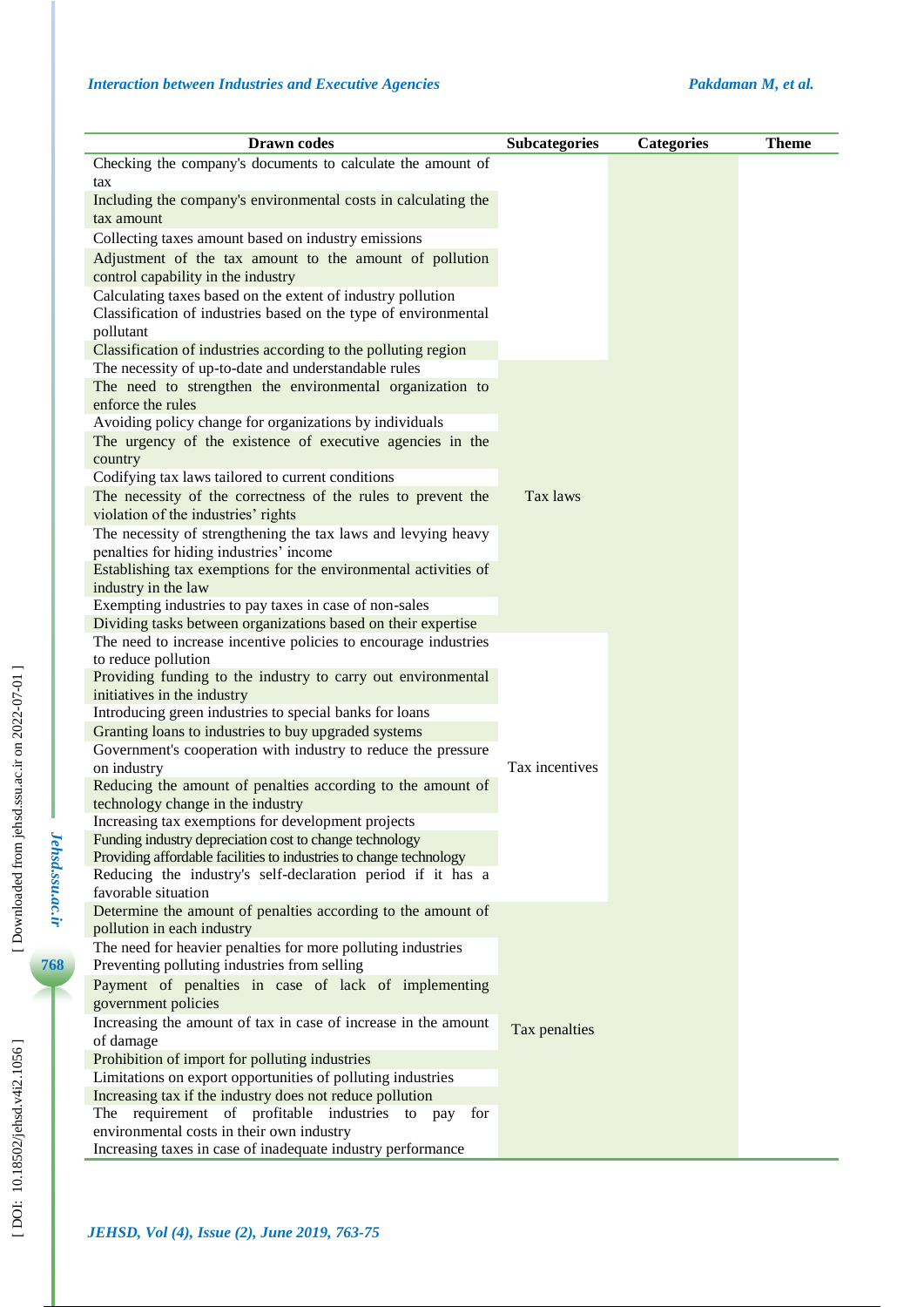| <b>Drawn</b> codes                                                 | <b>Subcategories</b> | <b>Categories</b> | <b>Theme</b> |
|--------------------------------------------------------------------|----------------------|-------------------|--------------|
| The impossibility of determining the real amount of tax without    |                      |                   |              |
| access to bank information                                         |                      |                   |              |
| The absence of a tracking system for industries that evade tax.    |                      |                   |              |
| Lack of legal cases for tax evading companies                      |                      |                   |              |
| The absence of a comprehensive system for accessing<br>information | Tax system           |                   |              |
| Existence of significant volumes of exemptions in the country      | weakness             |                   |              |
| Lack of judicial conviction for lack of providing information      |                      |                   |              |
| by companies                                                       |                      |                   |              |
| Deferral of functions relative to the rules of the failure to      |                      |                   |              |
| correctly estimate the tax                                         |                      |                   |              |
| Applying a one-dimensional policy to push industries               |                      |                   |              |
| Carrying out appropriate environmental<br>in<br>measures           |                      |                   |              |
| accordance with global regulations                                 |                      |                   |              |
| Allowing HSE experts to enter the industry to justify managers     |                      |                   |              |
| Performing pollution analysis by the industry itself for better    |                      |                   |              |
| control and management                                             |                      |                   |              |
| The presence of experts on the environment as executors of law     |                      |                   |              |
| in the industry                                                    | Adoption of          |                   |              |
| Equipping industries with HSE cores                                | the                  |                   |              |
| Assisting in the deployment of monitoring and environmental        | environmental        | Industry          |              |
| management systems in the industry                                 | framework of         |                   |              |
| The need for transparency in the industry                          | industry             |                   |              |
| Providing information to the government by industries to           |                      |                   |              |
| prevent the loss of the rights of other industries                 |                      |                   |              |
| The need for clarity at all costs obtained from selling a product  |                      |                   |              |
| to the customer                                                    |                      |                   |              |
| Industry cooperation in disclosing the actual amount of profit     |                      |                   |              |
| based on the determination of the tax rate                         |                      |                   |              |
|                                                                    |                      |                   |              |

According to the table above, the results are presented as follows:

*1. Executive organizations of environmental policies* ( The Department of Environment and Administration of economic and finance )

# *1.1 Tax Justice*

An analysis of interviews showed that most interviewees agreed to change the amount of taxes based on fair criteria and specific pollution factors and emphasized the calculation of the amount of pollution taxes based on the concentration of pollution and the type of industry. Such taxes should be calculated according to the economic and cultural conditions and industries' entrepreneurship status. In this regard, some participant s from the Department of Environment said:

"In my opinion, such a tax cannot be related to the size or production of the factory, because for this case the factories are paying another tax, it is better to focus more on the amount and emissions of pollutants to the environment and their toxicity and environmental damage . " (M .Z).

"The more important mistake regarding industries has been their location. So now that they've been established, they cannot be easily shut down. They have to pay the costs that can partly contribute to the environment of the region, which of course cannot be done irrespective of the economic and production conditions. If you wanna unconventionally get an amount of money from the industry, many times they say it's much better to give up this job than to stick to it. " (M .I) .

## *1.2 Tax culture development*

Our data showed that paying attention to education, both from general perspective and from the specific aspect of increasing knowledge and sensitivity in the people and authorities of the country, has a high priority, especially the increase in information and knowledge among the managers of the industry can play an effective role in reaching the optimal enforcement of the

769

Downloaded from jehsd.ssu.ac.ir on 2022-07-01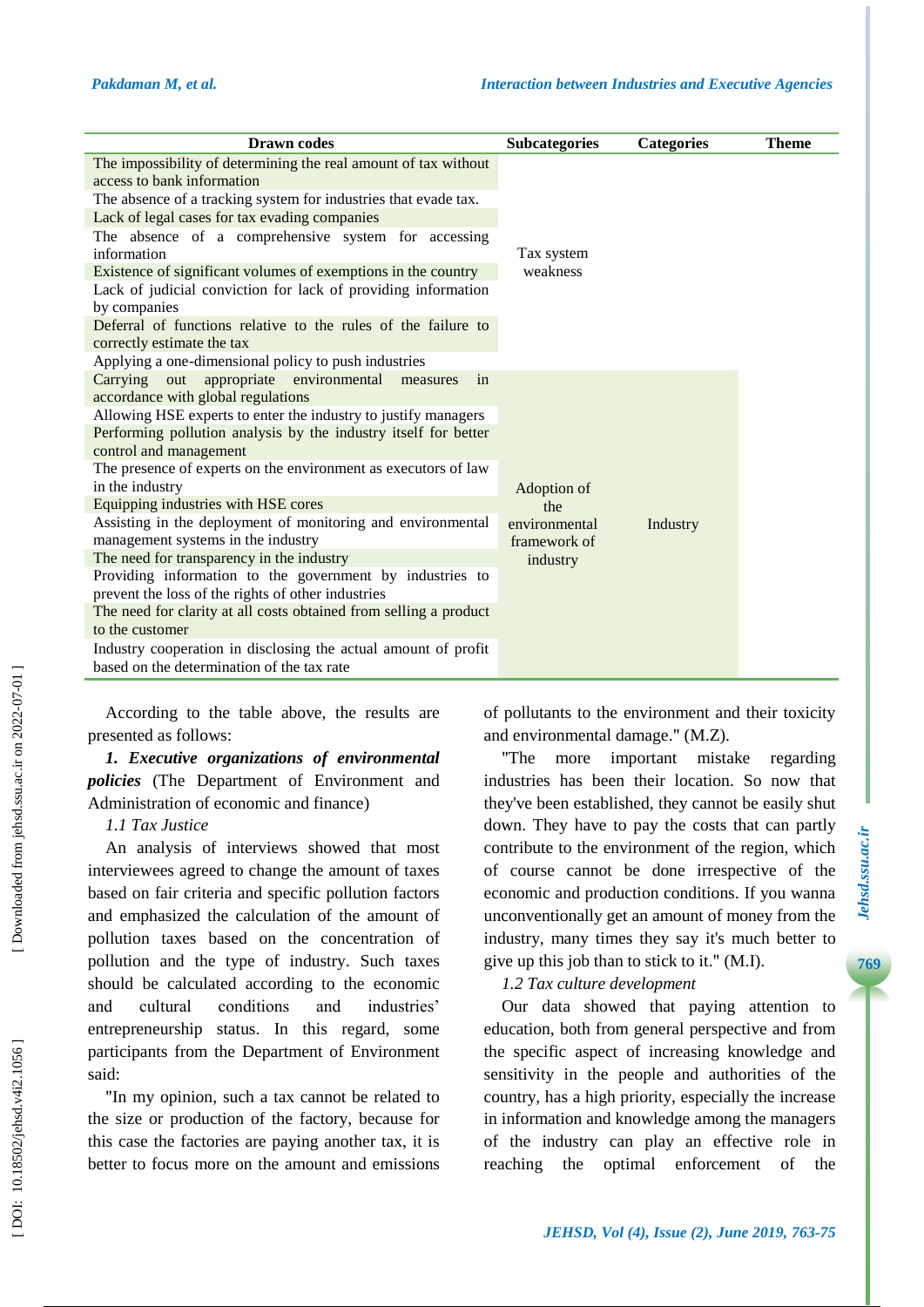environmental rules and reducing industrial pollution. Creating transparency in the provision of information by executive agencies and providing adequate services to the people and industries by the government in exchange for payment of pollution taxes were other important issues in this regard. In this regard, some participants from the field of environment or industry said:

"The main point is that the environment itself can declare to those (industries) (the environment itself cannot hold these courses), that is to say, industries should be dictated that it is surely necessary to provide training courses for familiarizing with environmental issues for their personnel, from managers to low rank personnel. Many of these are due to lack of knowledge not only in the industry but also in society as a whole. " (M .A) .

"First, transparency should be created in the tax debate. Because everyone thinks they are receiving money from us forcefully. The government may have little money so that they collect tax from people, but if the Tax Administration tells people the tax we collect we pay for creating green space: for beautification, garbage collection, comfort and well -being. On the other hand (the people) think for example I'm going to pay so much money, instead the government creates a park for me, or on the other hand, the government would provide us with the facilities, and it isn't the case that it isn't clear that where the paid tax is gone. "(E.A).

# *1.3 How to calculate and collect taxes*

What most scholars have emphasized is to carry out comprehensive research in order to determine the pollutant parameters that are specific to each industry by the Department of Environment to formulate the environmental tax rate for each class of industry. The implementation of this project in a step -by -step manner, taking into account the cultural and economic conditions of each region, should be considered in its implementation. In this regard, some participants from the Department of Environment said:

"It's better to do a full review before calculation of any taxes for industries so that for each specific industry and pollutants, the type and amount of specific and appropriate tax of the pollutant and the industry will be enforced, which in some way reduces the discrimination between small and large industries and it is regarded as a kind of justice. "(M.Z).

"The calculation and determination of taxes should be determined by the length of the factory work, that is, how long the factory has been working and established. You think a factory that can't afford other fines will pay that one percent (pollution tax)? " (H .A) .

## *1.4 Tax laws*

The data drawn from interviews showed that most executive laws of the country, in addition to being needed to be updated and become appropriate to the current situation, should be codified completely correctly and become fair, simple and understandable, and executive agencies should have more powerful tools and leverage for strengthening infrastructure. In addition, executive agencies should be self -contained and the organization's policy should not be changed by individuals, In this regard, some participants from the industry sector said:

"The same global and international discussions that we are talking about. Let's think globally, act regionally, let's act in our own region with regards to what is existing. If we have one simple, updated rule, not a so complicated rule that the organization itself does not understand how this law has been written written. This is a fair deal in this field, but it's kind of system is different for each industry. "(F.SH) .

The environment may have done a little bit of work at this time, but you see the environment does not already have a strong leverage, it can only tell the industry to become green industry. In my opinion, when the law is stronger, one can work better. Unfortunately, the Department of Environment is one of those organizations that have the lowest budget and the equipment and facilities and workforce and personnel. "(F.SH).

# *1.5 Tax incentives*

The review of most discussions in this regard refers to the lack of diversity of pollution control studies in the country, as the one -dimensional

*Jehsd.ssu.ac.ir*

Jehsd.ssu.ac.ir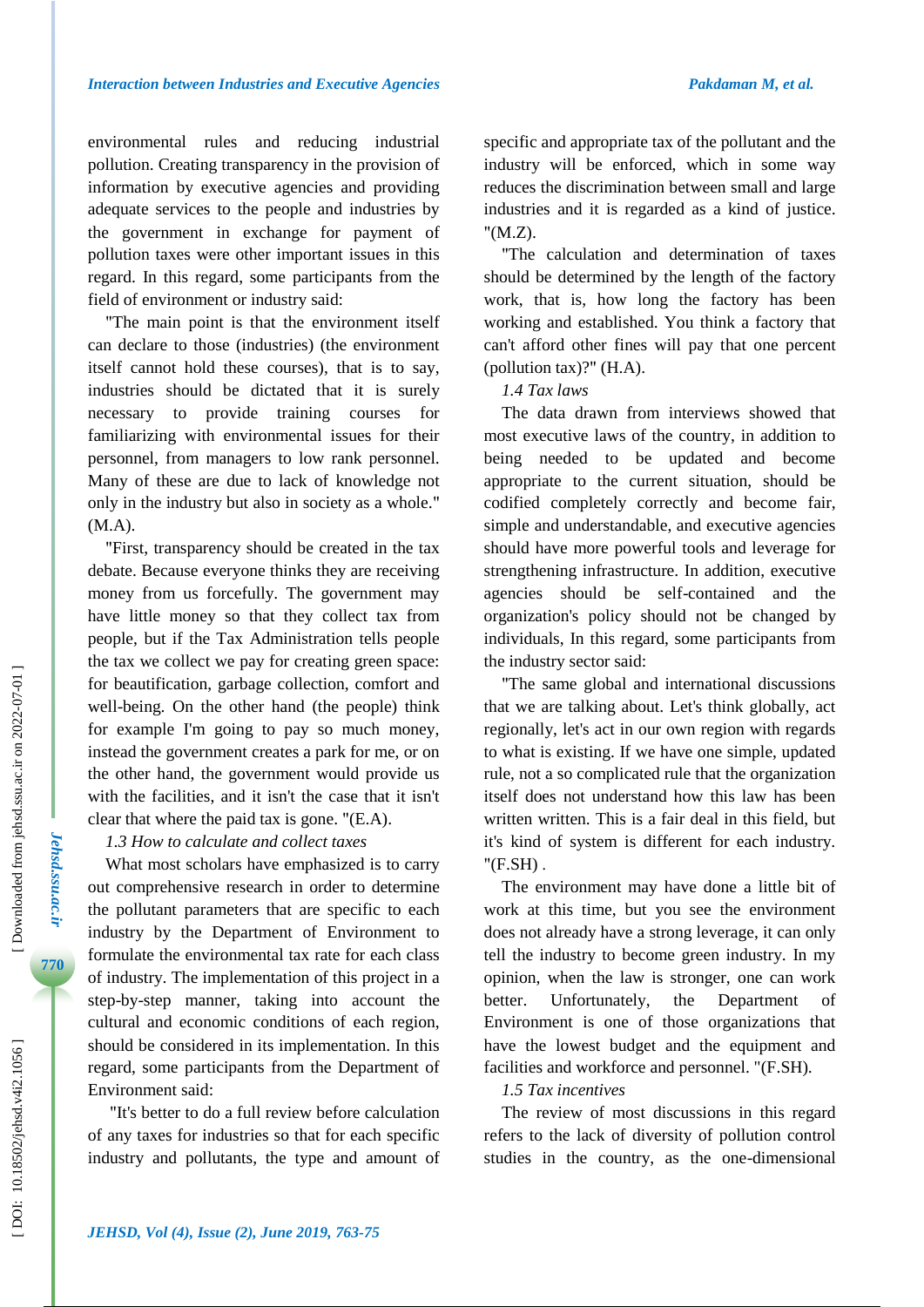*Interaction between Industries and Executive Agencies*

country's enforcement policy is based on punitive policies that not only have not been effective in reducing industrial pollution, but because of the increasing financial burden of the industry The industry's reciprocal position against the enforcement of the rules and the stubbornness and lack of cooperation of the industry. In this regard, all participants emphasized the necessity of establishing and increasing diversity in the use of incentive and interactive policies in order to increase the cooperation and participation of industries in pollution control. Some participants from the field of environment or the industries said:

"There should be encouraging policies, as they are more fruitful, these policies can be regarded as tax incentives in different ways, for example, if the industry does not have any pollution, a portion of its tax will be forgiven. " (M .R) .

"It can be said that neither pure incentive policy nor pure punitive policy is the best interactive policy, that is, interaction between industry and the environment is certainly much more effective. For example, the environmental department itself can cooperate with the industry that we will help you industries."(A.A).

"Not all policies should be confronting and coping policies. They should be included in incentive debates more. When an industrialist sees these policies, he will be even willing to lend money to reduce pollution, as he realizes that, if the pollution continues, he must pay a fine of billions of dollars a year. Then when he does this work, he doesn't need to pay a fine. In addition to this, it has also the return of capital, interestingly the return of capital will be very sweet and fine for the industrialist. "(F.SH).

## *1.6 Tax penalties*

Some participants said that current penalties are not comprehensive enough and that they do not include all aspects of environmental pollution. It is necessary to apply fines in a more stringent way to correct incorrect approaches in order to establish justice in collection of pollution taxes among different industries. The viewpoints of some participants from the Department of Environment or industries' are as follows:

"Perhaps, a change should take place in its rule set, which means that they should have stricter and more enforceable rules. You go and see how much the fine of cutting a tree is, how much fine has been written for it, fines are very low, in fact it has not been given importance. Some aspects of pollution may have not been included in the rule set, such as paying attention to soil contamination, at all, this aspect of contamination may have been disregarded because we have the pollution of the climate but pollution of the soil hasn't so far been seen by anyone." (H.M).

"The environment should also have a strong leverage that the industry knows if it does not pay a fine by coping or coping multiple forms. It will prevent them from selling; heavier fines will have to be paid, so they must be convinced to do so. " (F . S H ) .

#### *1.7 Poor tax system*

Regarding this, the interviews showed that, the Administration of economic and finance unfortunately has no comprehensive system for obtaining financial information and tracking industries for calculation and the methods of collecting taxes, and avoiding tax evasion in the industry. Besides, the large volume of production exemptions and the absence of multidimensional policies, in particular tax incentives, to reduce industrial pollution are among the other weaknesses of the system . Regarding this some tax auditors said:

"Given the volume of exemptions we have and the lack of a comprehensive and integrated system that can identify all the views, we cannot therefore collect a tax that has been determined based on justice. We may have a large amount of tax evasions that have not been filed in any tax administrations in the county at all. There are no tax organizations in the country. "(D.Z).

"The main issue is tax justice that, as we have weak intelligence infrastructure, there is no transparency in our economy. We don't have comprehensive information on bank transactions. " (M .Z) .

## *2. Industry*

*2.1 Industry framework to reduce pollution*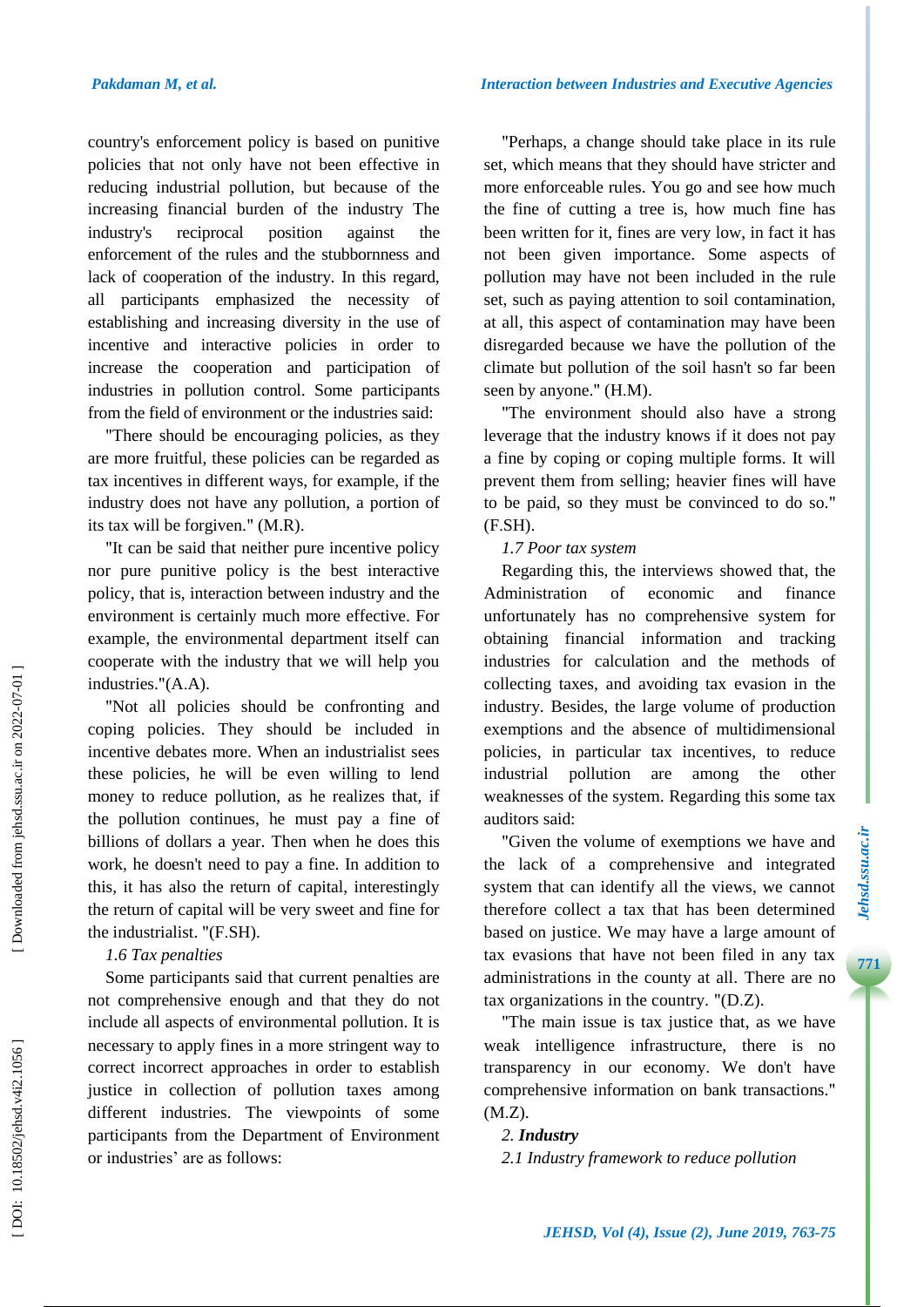According to our participants, the industry's approach to reducing pollution should be based on global guidelines, close cooperation with relevant executive agencies, information transparency and participation and cooperation in the deployment of environmental systems. And in conducting regular self-regulatory activities to reduce pollution, the industries should be equipped with strong HSE cores. Some comments from the experts on environment and industry are as follows:

"The industry must have an environmental representative in the industry in order to meet its environmental requirements, the coordinator of the environment with industry. One who is knowledgeable about up -to -date environmental rules and experienced and well -trained "(F . S H).

"The importance of green space, contributing to continuous environmental monitoring by industry owners or having an expert on the environment, or deploying environmental management systems in industries will reduce this amount of tax and ultimately help increase justice "(M .Z).

#### **Discussion**

The results of the present qualitative study, which was carried out by content analysis, were divided into two categories, namely, industry and executive and regulatory organizations (Administration of economic and finance and the Department of Environment). Eight subcategories, namely, tax justice, weaknesses of the tax system, tax culture development, tax calculation and collection, tax laws, tax incentives, tax penalties, and the environmental framework adopted by the industry were drawn. The subcategory tax justice included the most codes drawn followed by tax culture development and tax incentives. The study of these three categories shows that, from the perspective of the experts in all three groups, although tax justice, culture development, and the implementation of incentive policies, while enforcing laws and regulations, are considered to be very important and fundamental issues in the planning, public acceptance and social success of environmental policies, they have not been given adequate importance in domestic policies; therefore, one of the causes of the failure of domestic policies is assumed to be the lack of these factors, especially justice and culture development, as a prerequisite for the codification of environmental laws and regulations. In this regard, a study conducted in Hong Kong in 2017 referred to the basic role of public support in achieving government and political goals, and factors such as the political trust of the people in the government to meet the people's expectations, as well as the establishment of a fair and equitable procedure in the enforcement of policies (since people are the target of most of these policies) are considered effective factors for public support of environmental policies <sup>5</sup>. In one study entitled legal -judicial review, the process ant role of the enforcement of citizenship rights in the environment, with an emphasis on culture development and public education, considers the institutionalization of this subject in culture and social behaviors to be crucial. Another study in Australia examined the role of education in the Kuznets environmental curve, which shows that the use of energy resources is substantially related to education level, and assumes that education directly affects the environment and, in the initial stage, worsens it, and then improves it through developing education and increasing it to a certain level <sup>18</sup>. Another study to examine the importance of environmental education in identifying the determinants of green behavior identified it as a powerful tool for encouraging citizens to do green behavior <sup>19</sup>. In a comparative study of environmental laws and regulations in Iran and Europe with respect to air pollution control and quality in 2017, the need to adapt the laws to the realities, needs and problems of society, as well as the efficiency and enforceability of the rules in solving the problems were highlighted, and sufficient care and study to codify laws was regarded as highly effective for their efficacy. Comparing Iran with European countries, the study reported that domestic fiscal and tax regulations for pollution are poor in terms of the use of incentive systems, so that there is no financial incentive proportionate to pollution taxes. In

*Jehsd.ssu.ac.ir*

Jehsd.ssu.ac.ii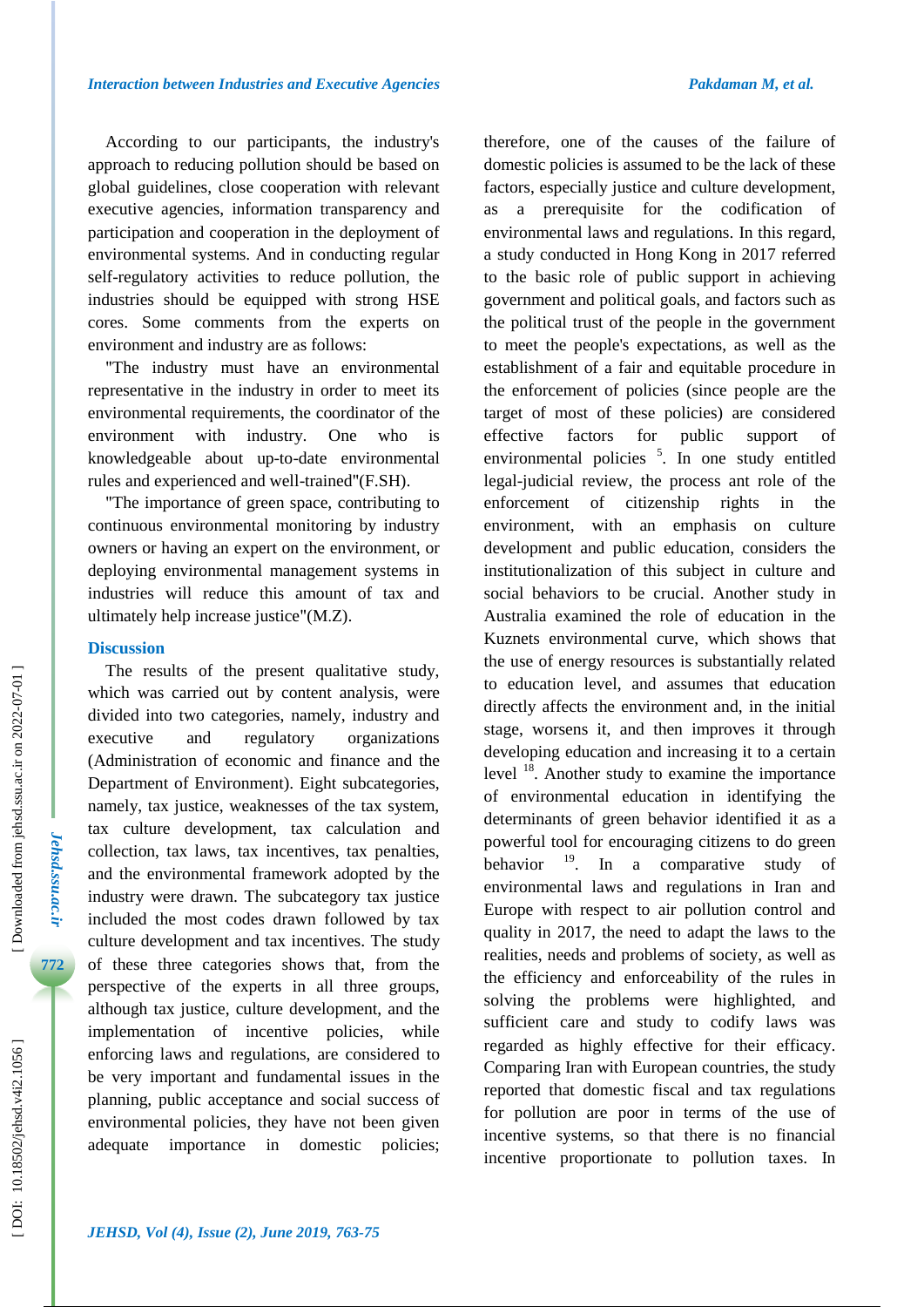contrast, the tax incentive laws in the financial and tax areas in Europe have a special status because, based on experience with incentive measures, they have more public acceptance than punitive measures and are very influential in the tendency of individuals and institutions to comply with pollution laws <sup>11</sup>. In this regard, a study in China in 2018 on green productivity and environmental subsidies examined the effects of these subsidies on green productivity, and showed that, despite the fact that subsidies had adverse effects on green productivity from 2010 to 2013, these effects diminished since 2014 and led to a substantial increase in productivity in 2015. Therefore, they suggested an increase in the severity of environmental subsidies for companies and strengthening supervision on them  $20$ . However, some experts further emphasized the need for more stringent punitive policies to develop culture. To confirm this, comparison of pollution laws in Iran and France showed that stricter policies in France, including stupendous penalties for pollution and long -term imprisonment, rather than stopping work and damaging production, are more effective than current laws and regulations in Iran  $11$ . In this regard, another study on the prevention of environmental fines emphasized the need for the approval of pre -emptive and punitive laws and the establishment of NGOs to prevent any misconduct, and considered it to influence criminal policies  $21$ . The study of khoshakhlagh and et al. In 2014 to investigate green tax and its environmental standards also highlighted the need to levy environmental taxes on imports and recommended it as an appropriate tool for sustainable development in the economy 8 . Having a comprehensive view of policy implementation in solving problems, some researchers argue that if there are administrative and economic problems (such as the difficulty of collecting taxes), the implementation of incentive policies such as the establishment of subsidies seems to be more effective in terms of both the environment and the level of social acceptance. Meanwhile, in the event of the government's inability to pay subsidies, the policy of trade liberalization or the reduction of

import tariffs for industrial products is considered a good alternative  $2^2$ . Emphasizing laws that support production, other researchers also recommend the use of programs, grants and international guarantee of enforcement  $12$ .

## **Conclusion**

The results of this study indicate that there are many shared points among the viewpoints of the experts from all three groups. These shared viewpoints can provide a good interactive framework for constructive collaboration between executive organizations and industries. According to the perspective of the experts, it is essential to reform the laws, approaches and environmental policies. Emphasizing and focusing on education and culture development, both at the public and at the level of industry authorities and managers, strengthening the HSE cores, setting up and strengthening NGO's in pursuit of environmental issues, Avoiding unilateralism in the use of environmental instruments, the necessity of implementing and increasing incentive policies to reduce pollution, strengthening the levers of executive and supervisory organizations to change and modify behaviors, as well as paying attention to intergovernmental participatory training methods, are necessary to increase the cooperation of polluting industries to reduce pollution. One of the limitations of the present research was limited access to experts on the study subject and, to some extent, limited dependable literature in question. It is suggested that further research in this field, with caution, be based on the generalization of the findings, using more interviews, to carry out a wider and more comprehensive examination of the dimensions and effective factors for the application of a type of environmental instrument or policy before the implementation of the plan in question, Meanwhile, given the special focus of recent studies on green ( Environmental) tax policies, a comprehensive study should be carried out to determine the pollution rates of each region and to formulate and enforce environmental penalties or taxes based on regional coefficients.

Downloaded from jehsd.ssu.ac.ir on 2022-07-01]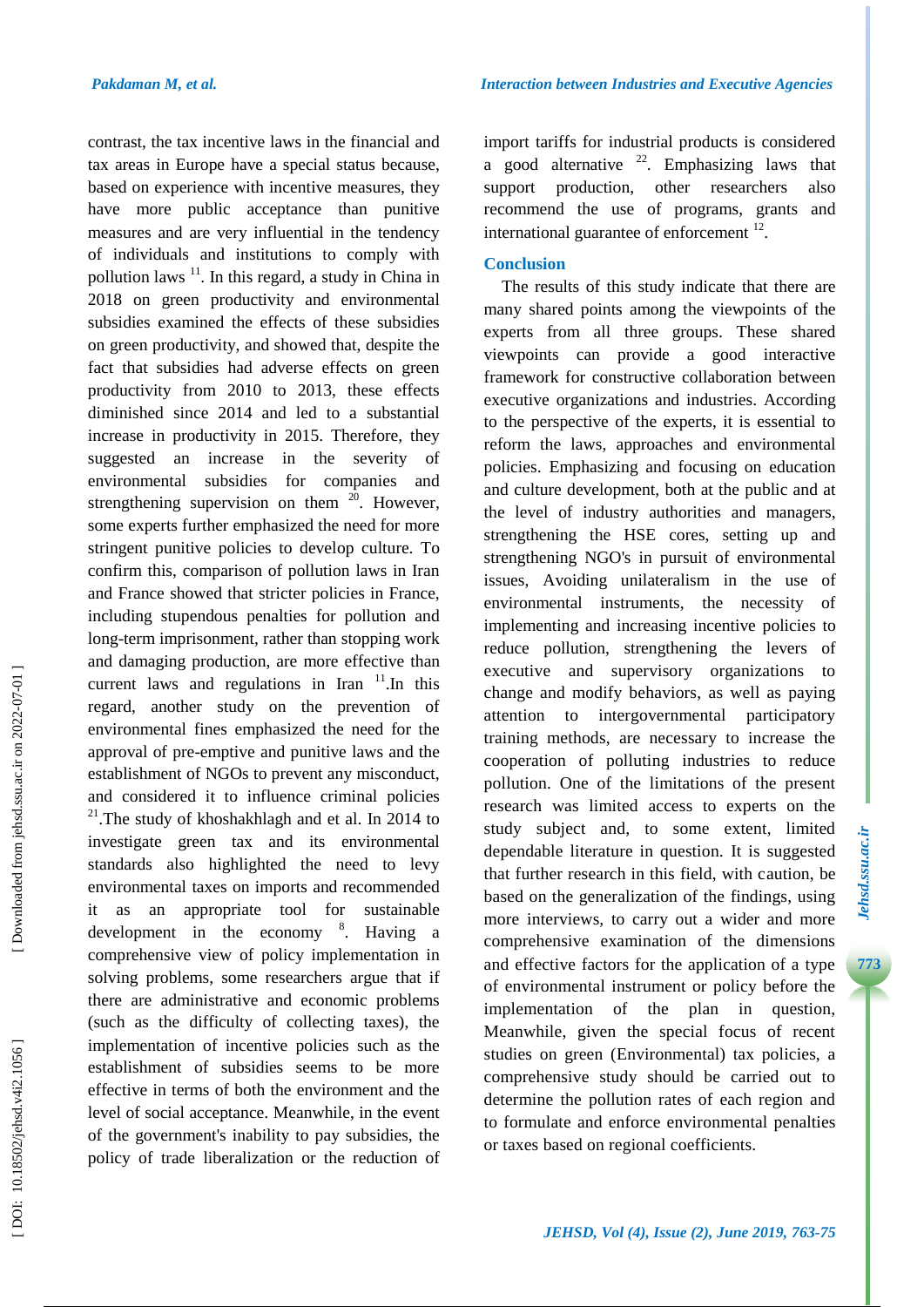## **Acknowledgements**

The present study was conducted with the code of ethics (IR.SSU.SPH.REC.1396.78) and derived from the thesis of the corresponding author of the article, and with the assistance of the Environmental Health Engineering Department of Shahid Sadoughi University of Medical Sciences, Yazd, the Department of Environment, and the Tax Administration as well as with the collaboration of some manufacturing industries of Yazd. Therefore, the sincere cooperation of these honorable people, the aut horities of the relevant organizations and all the people participating in this study are appreciated.

# **Funding**

This study was funded by Shahid Sadoughi University of Medical Sciences, Yazd.

# **Conflict of interest**

The authors declare that there is no conflict of interest regarding the publication of this article.

This is an Open Access article distributed in accordance with the terms of the Creative Commons Attribution (CC BY 4.0) license, which permits others to distribute, remix, adapt and build upon this work for commercial use

# **Reference**

- **1.**Arbolino R, Carlucci F, De Simone L , et al. The policy diffusion of environmental performance in the European countries. Ecological Indicators Journal . 2018; 89: 130 -8.
- 2 .Goulder LH, Parry IW. Instrument choice in environmental policy. Review of Environmental Economics and Policy. 2008; 2(2): 152 -74.
- 3 .Roy -Chowdhury. Green taxation in a recession [Internet].The Association of Chartered Certified Accountants; 2012. Available from: http://www. qtxasset.com [ Cited August 20, 2012].
- 4 .Kallbekken S, S alen HJ. Public acceptance for environmental taxes: Self-interest, environmental and distributional concerns. Energy Policy. 2011; 39(5): 2966 -73.
- 5 . Wan C, Shen GQ, Choi SJ, et al. A review on political factors influencing public support for

urban environmental policy. Environmental Science & Policy. 2017; 75: 70-80.

- 6 .Hadian A, Ostadzad AH. Estimating the optimal pollution tax for iranian economy. Economic Growth and Development Research. 2013; 12(3): 57 -74
- 7 .Khodadadkashi F, Akaberitafti M, Moosavijahromi Y, et al. Comparison of welfare and environmental waste types of carbon taxes by differentiation of different regions in Iran using regional dynamic equilibrium model. Tax Research Journal. 2016; 28(76) : 145 -79
- 8 .Khoshakhlagh R, Vaezbarzani M, Sadeghiameoabadi B , et a l. Green taxes and environmental standards of imports, a suitable tool for sustainable development in Iran's economy. Agricultural Economics and Development. 2014; 8(2): 175 -95.
- 9 .Moghaddasi R, Taheri F. Economic and environmental consequences of pollution taxes. Agricultural Economics Research. 2012; 4(3): 77 - 111.
- 10 . Feyzpour MA, Shahmohammadi Mehrjerdi A, Asayesh F. Green tax a forgotten factor in industrial planning in Iran . Ecology Journal. 2014; 40(2): 401 -13.
- 11 . Mamdoohi R. A review of the control and quality of air pollution in France based on national and European laws and regulations [Internet] . Air Quality Control Company; 2017. Available from: http://www.air .tehran.ir [CitedMarch 21; 2017].
- 12 . Momeni Rad A, Amirkhani A, Teimoori Z. Maintaining environmental human rights in oil contracts. Two Islamic Human Rights Quarterly. 2017; 5(11) : 113 -30
- 13 . Hsieh HF, Shannon SE. Three approaches to qualitative content analysis. Qualitative health research. 2005; 15(9): 1277 -88.
- 14 . Zhang Y BM. Qualitative analysis of content . Westport, CT: Libraries Unlimited ; 2009 .
- 15 . Adelmehraban M. An overview of qualitative content analysis and its application in the research. Isfahan University of Medical Sciences; 2015.

*Jehsd.ssu.ac.ir*

Jehsd.ssu.ac.ir